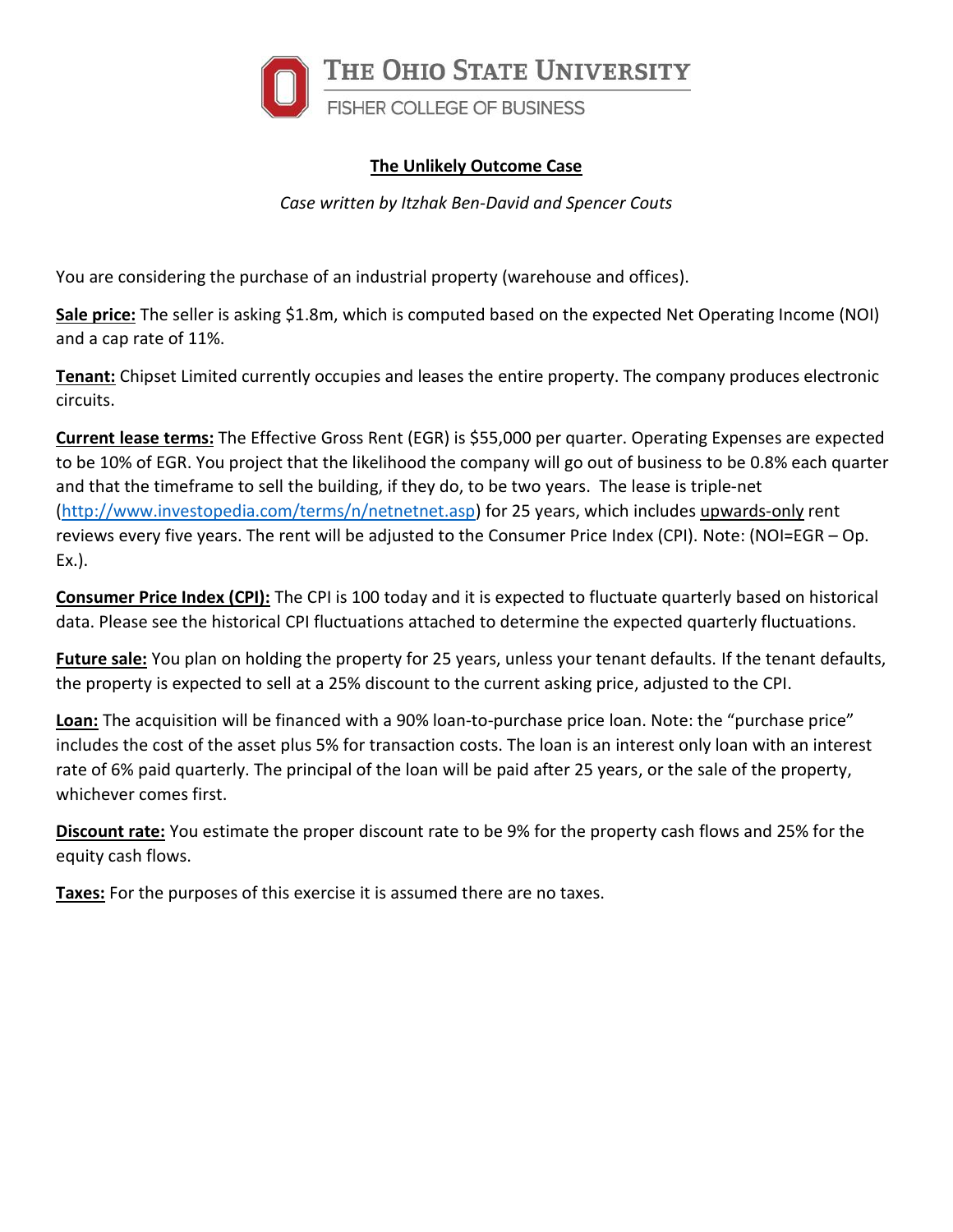

Your task is to evaluate the investment opportunity. Follow these steps:

- 1. Build a base Pro forma valuation model.
	- a. Obtain Unlevered Property Cash flows: Build a model that forecasts the expected future cash flows from the asset (rent + sale), conditional on the sources of uncertainty: (i) default of the tenant, and (ii) Consumer Price Index.
	- b. Obtain Levered Property Cash flows: Add to the model the interest and principal payments to the bank. Calculate the residual cash flows to and from the equity investor.
	- c. Calculate the Unlevered and Levered Values: Value the cash flows from the property before and after levering with debt.
- 2. Monte Carlo Simulation: Run the model with 1,000 simulations and record the results.
- 3. Present a histogram of the distribution of the unlevered property values obtained from the simulations. What is the average value? What is the median value? Is the price that the seller asks for too high, reasonable, or too low?
- 4. Present a histogram of the distribution of levered property values obtained from the simulations. What is the average value? What is the median value?
- 5. What is the likelihood that the value of the property at the time of the future sale will be lower than the amount owed to the bank?
- 6. What is the likelihood that the future sale price will be lower than the present purchase price?
- 7. A day after you purchased the property, your tenant approaches you and requests an alteration to the contract. They propose increasing the rent to \$60,000 a quarter, however, to eliminate the upwardsonly rent revisions clause. Calculate whether this is a worthwhile modification of the contract.
- 8. In the current setting, the likelihood of default of the tenant is independent from the change in the CPI. Suppose now that the tenant would be more likely to default following a decline in the CPI. Qualitatively, how will this correlation affect your calculations? Will that fact make the property more or less attractive to a potential investment? (No need to make calculations)
- 9. Analyze the CPI fluctuation and default risk uncertainty on the property valuation. Which uncertainty has a greater influence on the valuation? Qualitatively, what could be done to decrease the uncertainty of either assumption or to hedge against the corresponding risk associated with the uncertainty?